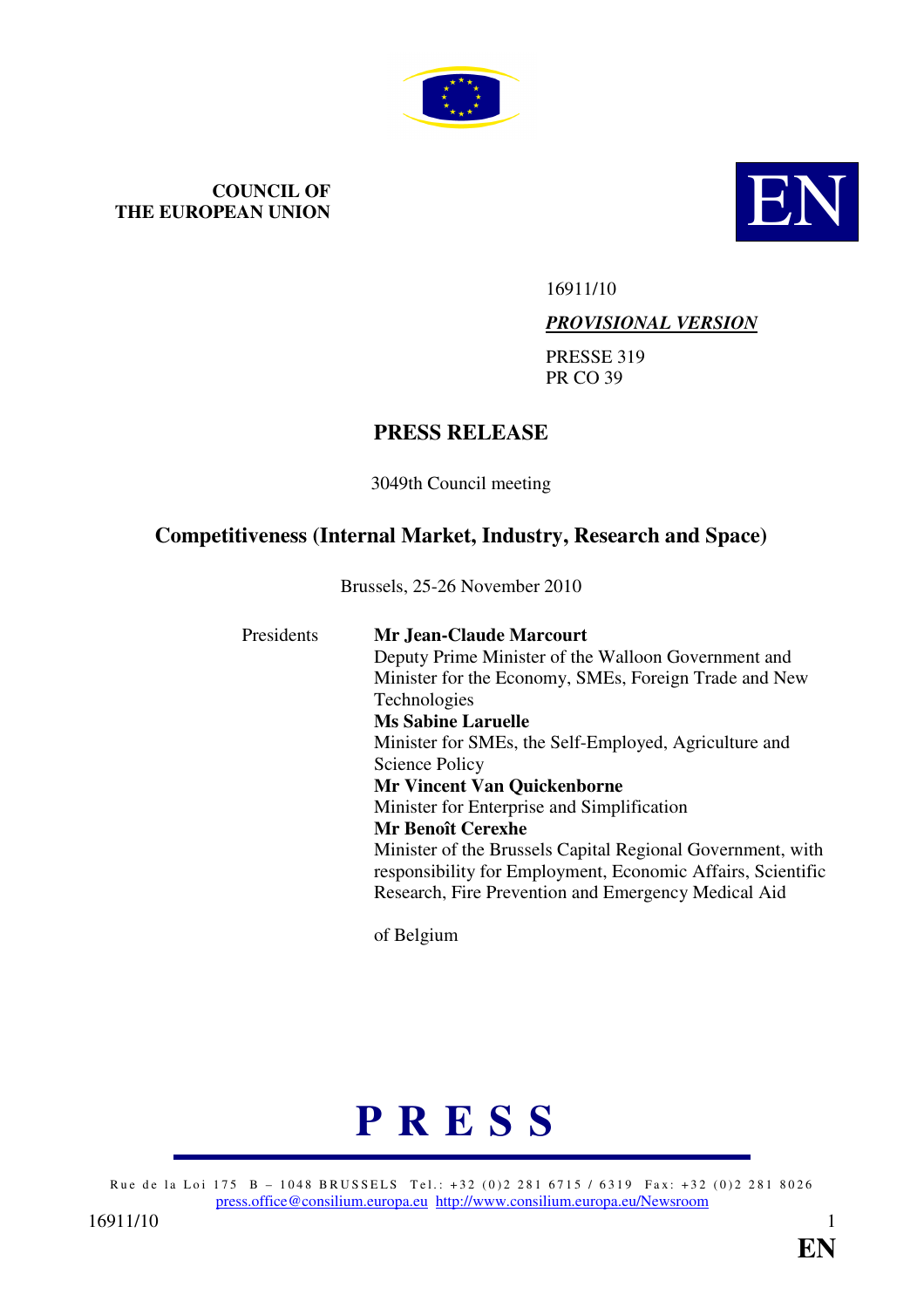# **Main results of the Council**

*The Council discussed the core components of a new industrial policy contained in the flagship initiative of the Europe 2020 strategy for the creation of jobs and growth.* 

*The 7th Space Council was held on 25 November in partnership with the European Space Agency, and a resolution on the challenges facing European space systems was adopted.* 

*Under "Any other business" ministers took note of information concerning the possibility of initiating an enhanced cooperation procedure between several member states as a way forward with a view to creating an EU patent system.* 

*The Council exchanged views on the key elements for implementing the "Innovation Union" strategy and adopted conclusions.* 

*The Council reviewed the achievements regarding the European Research Area and the next steps for completing it. To this regard, it adopted conclusions on joint programming for research projects.* 

*The Council welcomed the efforts made so far to improve the management of the ITER experimental project on nuclear fusion, and reaffirmed the need to create the best conditions for ensuring the success of the project and to continue efforts in costs reduction.*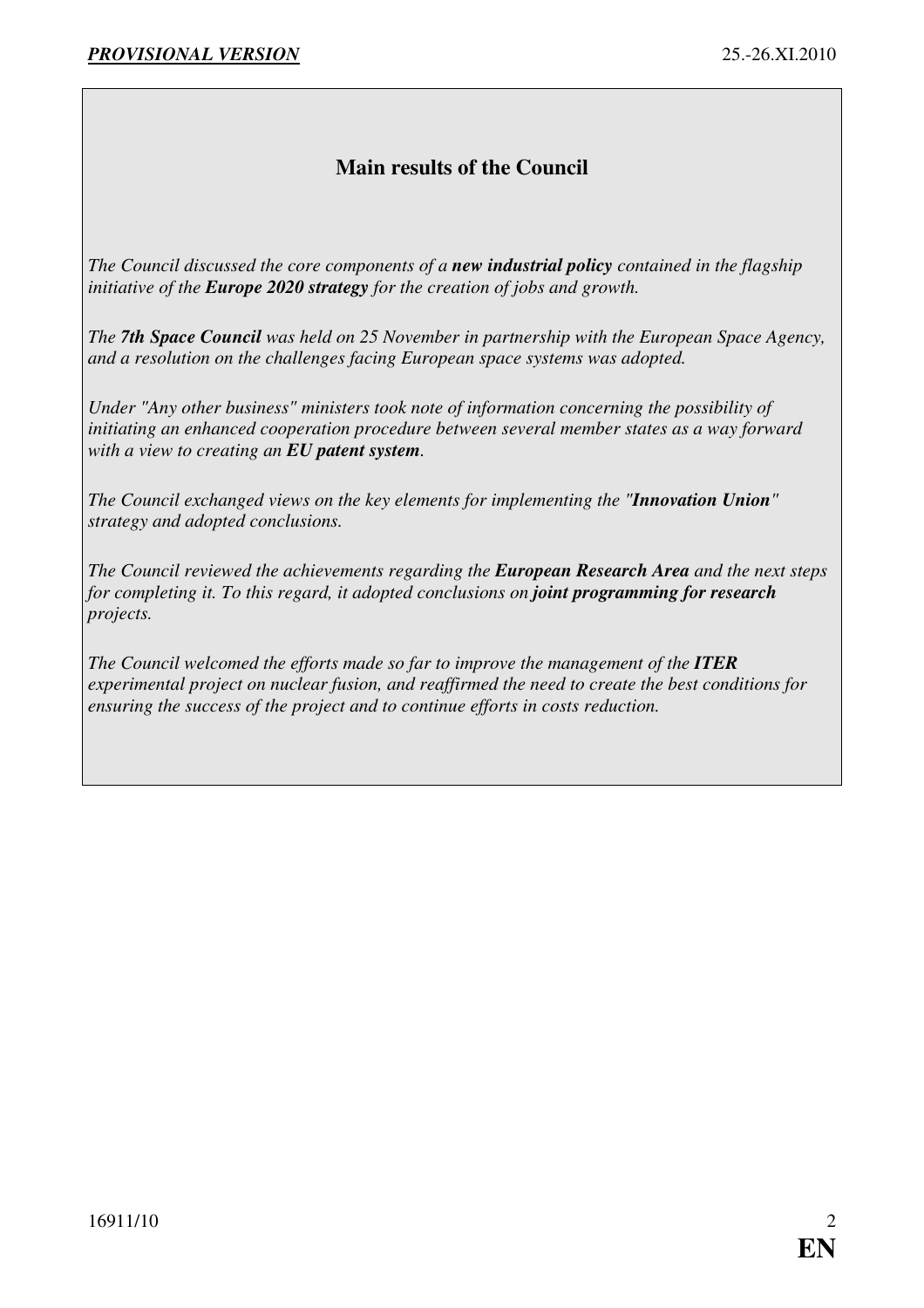# **CONTENTS<sup>1</sup>**

| <b>ITEMS DEBATED</b> |
|----------------------|
|                      |
|                      |
|                      |
|                      |
|                      |
|                      |
|                      |
|                      |
|                      |
|                      |
|                      |
|                      |
|                      |
|                      |
|                      |
|                      |

<sup>&</sup>lt;sup>1</sup> • Where declarations, conclusions or resolutions have been formally adopted by the Council, this is indicated in the heading for the item concerned and the text is placed between quotation marks.

<sup>•</sup> Documents for which references are given in the text are available on the Council's Internet site (http://www.consilium.europa.eu).

 $\bullet$  Acts adopted with statements for the Council minutes which may be released to the public are indicated by an asterisk; these statements are available on the Council's Internet site or may be obtained from the Press Office.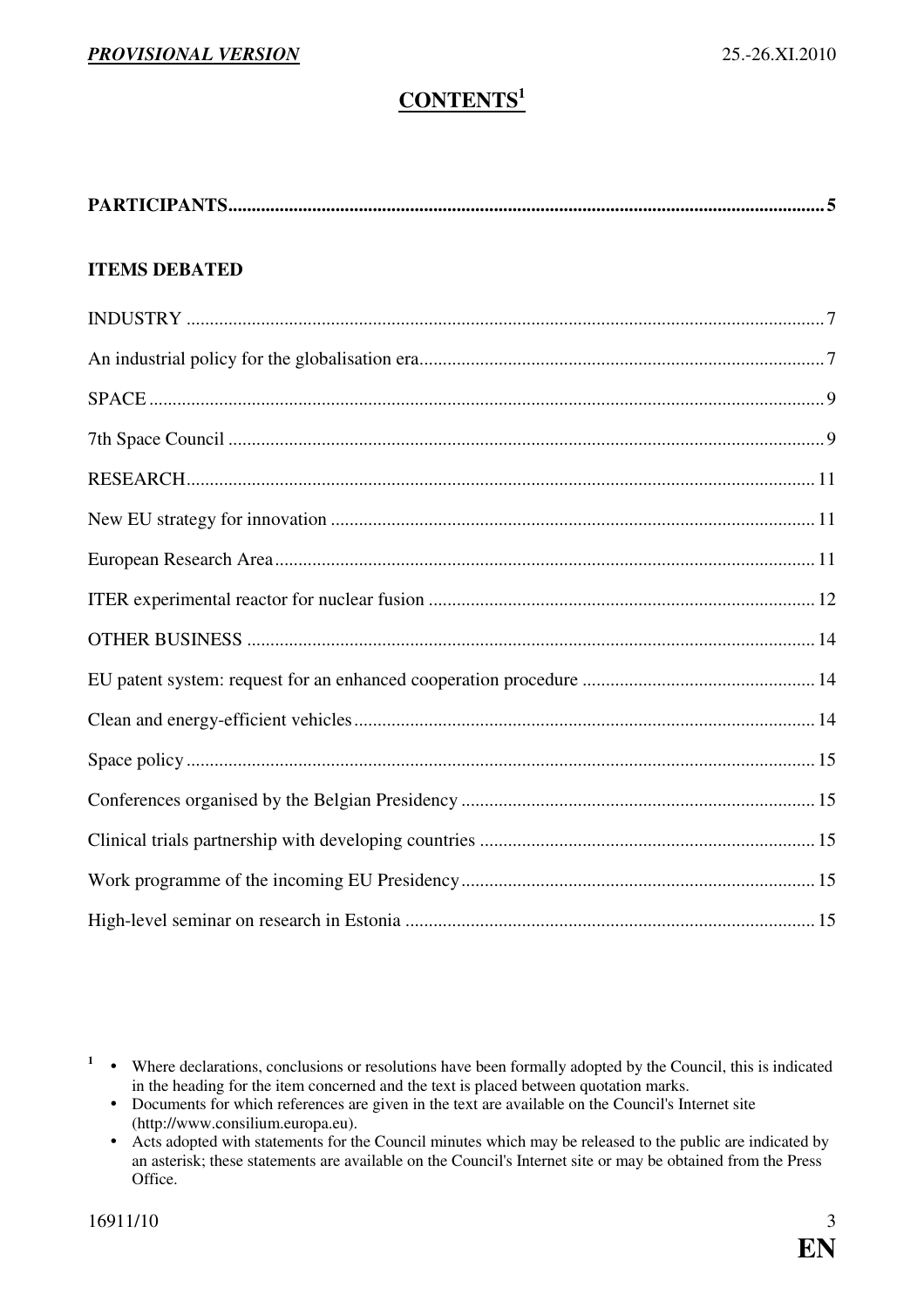#### **OTHER ITEMS APPROVED**

### *JUSTICE AND HOME AFFAIRS*

| <b>TRANSPORT</b>                                                                        |  |
|-----------------------------------------------------------------------------------------|--|
|                                                                                         |  |
| <b>RESEARCH</b>                                                                         |  |
| New infrastructures under the 6th research framework programme - Council conclusions 16 |  |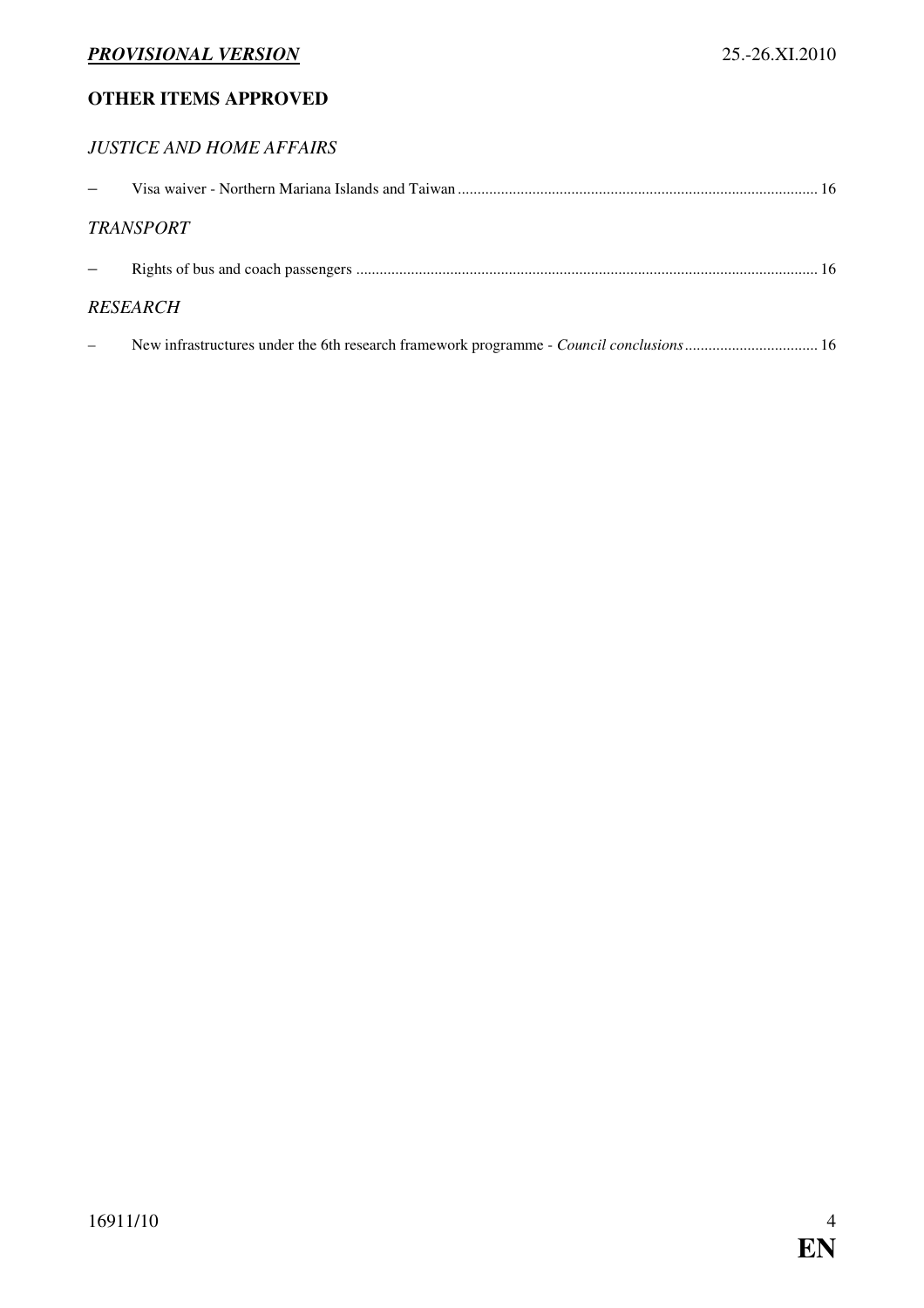#### <span id="page-4-0"></span>**PARTICIPANTS**

**Belgium:**<br>Mr Jean-Claude MARCOURT

Mr Vincent VAN QUICKENBORNE Minister for Enterprise and Simplification

**Bulgaria:**

**Czech Republic:** Mr Kryštof HAJN Deputy Minister<br>
Ms Jana REINIŠOVÁ Deputy Permane

**Denmark:**<br>Mr Uffe TOUDAL PEDERSEN

**Germany:**<br>Mr Peter HINTZE

**Estonia:**<br>Mr Tõnis LUKAS

**Ireland:**<br>Mr Conor LENIHAN

**Greece:**<br>Mr Achilleas MITSOS

Spain:<br>Ms Cristina GARMENDIA Ms Teresa SANTERO General Secretary of Industry Mr José Pascual MARCO MARTÍNEZ Deputy Permanent Representative

**France:**<br>Mr Eric BESSON

**Italy:**<br>Mr Giuseppe PIZZA

**Cyprus:**

Deputy Prime Minister of the Walloon Government and Minister for the Economy, SMEs, Foreign Trade and New Technologies Ms Sabine LARUELLE Minister for SMEs, the Self-Employed, Agriculture and Science Policy Mr Benoît CEREXHE Minister of the Brussels Capital Regional Government, with responsibility for Employment, Economic Affairs, Scientific Research, Fire Prevention and Emergency Medical Aid

Ms Petya EVTIMOVA<br>
Ms Petya EVTIMOVA<br>
Deputy Minister for Education, Youth and Science<br>
Deputy Permanent Representative Deputy Permanent Representative

Deputy Permanent Representative

Permanent Secretary, Ministry of Science, Technology and Innovation Mr Jonas BERING LIISBERG Deputy Permanent Representative

Parliamentary State Secretary, Federal Ministry of Economics and Technology Mr Georg SCHÜTTE State Secretary to the Federal Minister for Education and Research

Minister for Education and Science Mr Gert ANTSU Deputy Permanent Representative

Minister for Science, Technology, Innovation and Natural Resources Ms Geraldine BYRNE NASON Deputy Permanent Representative

General Secretary for Research and Technology of the Greek Ministry of Education Mr Andreas PAPASTAVROU Deputy Permanent Representative

Minister for Science and Innovation

Minister for Energy, Industry and Digital Economy Ms Valérie PECRESSE Minister for Higher Education and Research

State Secretary for Education, Universities and Research

Director of Planning at the Planning Bureau Mr Constantinos CHRISTOFIDES Second Secretary (Coreper I coordination, Mertens) Mr Charalambos CHARALAMBOUS EU Coordinator of the Ministry of Commerce, Industry and Tourism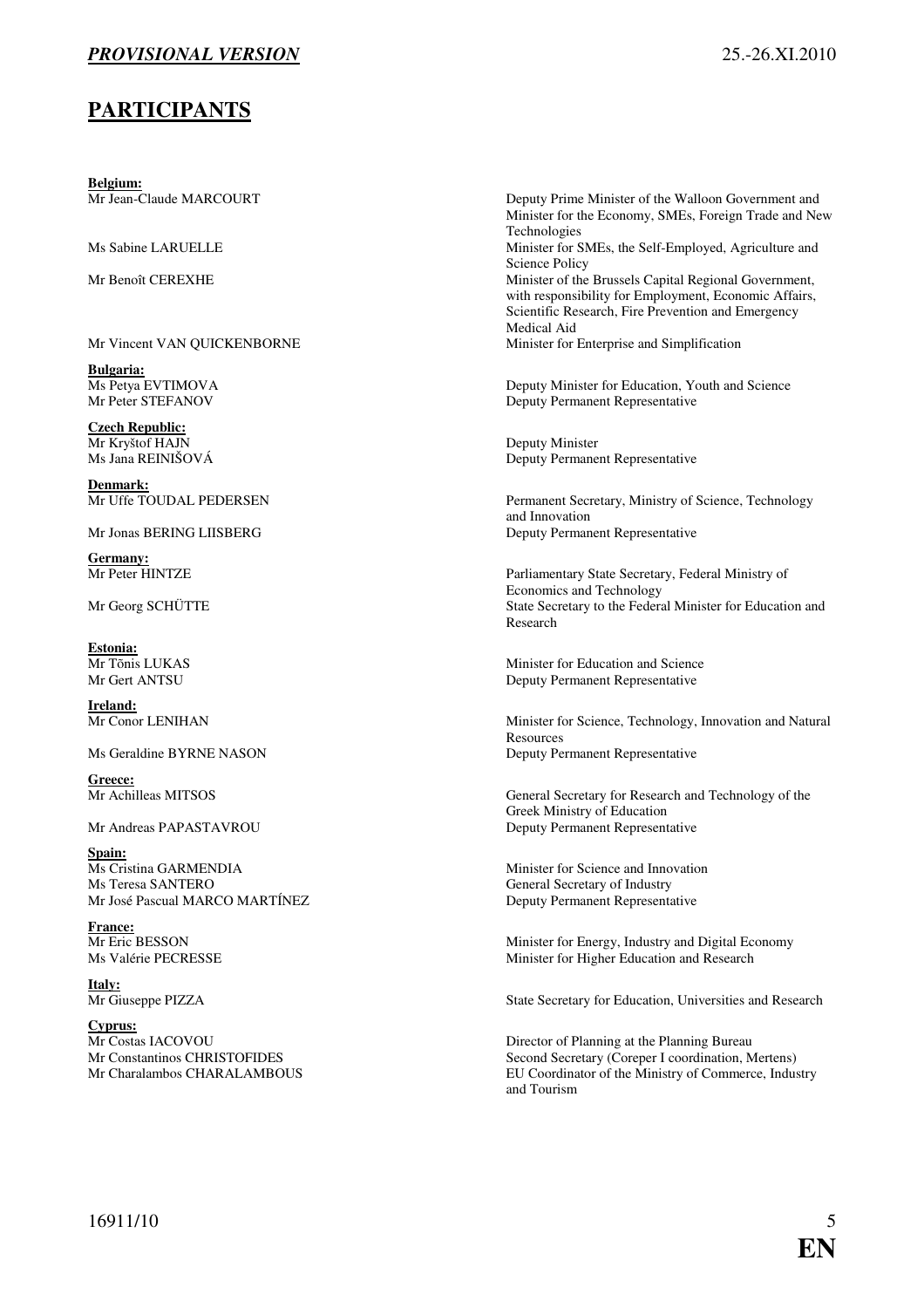Latvia:<br>Mr Mareks GRUSKEVICS Ms Zaiga LIEPIŅA Deputy State Secretary<br>
Ms Lelde LĪCE-LĪCĪTE Deputy Permanent Rep

**Lithuania:** Ms Nerija PUTINAITĖ<br>
Mr Arūnas VINČIŪNAS<br>
Deputy Permane

**Luxembourg:**<br>Mr Jeannot KRECKÉ

**Hungary:**<br>Mr Zoltán CSÉFALVAY

**Malta:**<br>Mr Jason AZZOPARDI

**Netherlands:**

**Austria:**

**Poland:**<br>Ms Barbara KUDRYCKA

**Portugal:**

**Romania:**

**Slovenia:** Mr József GYÖRKÖS State Secretary<br>
Mr Uroš VAIGL State Secretary<br>
Deputy Perman

**Slovakia:**<br>Mr Peter JAVORČÍK

**Finland:**<br>Ms Marja RISLAKKI

**Sweden:**<br>Ms Maud OLOFSSON

**United Kingdom:**

State Secretary, Ministry of Education and Science Deputy Permanent Representative

Deputy Permanent Representative

Minister for Economic Affairs and Foreign Trade Mr François BILTGEN<br>
Minister for Higher Education and Research<br>
Minister for Higher Education and Research<br>
Deputy Permanent Representative Deputy Permanent Representative

Minister of State, Ministry of Economy

Mr Jason AZZOPARDI Parliamentary Secretary<br>
Mr Patrick R. MIFSUD Deputy Permanent Repre Deputy Permanent Representative

State Secretary for Education, Culture and Science Mr Derk OLDENBURG Deputy Permanent Representative

Mr Reinhold MITTERLEHNER Federal Minister for Economic Affairs, the Family and Youth Mr Harald GÜNTHER Deputy Permanent Representative

Ms Barbara KUDRYCKA Minister for Science and Higher Education<br>Ms Grazyna HENCLEWSKA Deputy Minister for Economic Affairs Deputy Minister for Economic Affairs

Minister for Economic Affairs, Innovation and Development Mr José MARIANO GAGO **Minister for Science**, Technology and Higher Education

State Secretary, Ministry of the Economy, Trade and Business Environment Mr Dragos Mihael CIUPARU State Secretary, National Authority for Scientific Research

Deputy Permanent Representative

Deputy Permanent Representative

Deputy Permanent Representative

Deputy Prime Minister and Minister for Enterprise and Energy Mr Jan BJÖRKLUND Deputy Prime Minister, Minister for Education Mr Peter HONETH State Secretary, Ministry of Education and Research

Minister of State for Universities and Science Mr Andy LEBRECHT Deputy Permanent Representative

**Commission:** Mr Antonio TAJANI Vice-President<br>
Ms Máire GEOGHEGAN-OUINN Ms Máire GEOGHEGAN-QUINN Mr Michel Barnier Member Member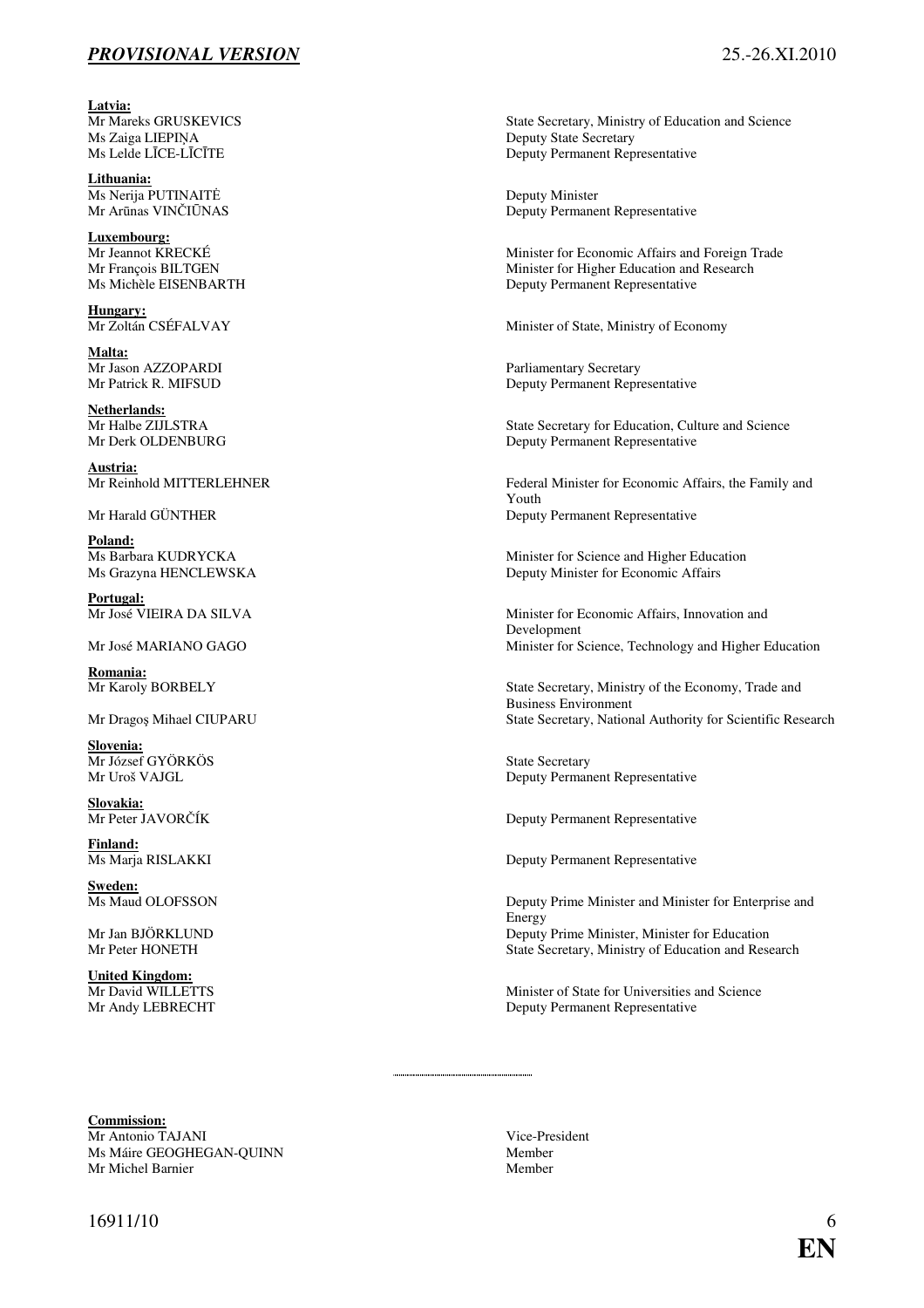#### <span id="page-6-0"></span>**ITEMS DEBATED**

#### **INDUSTRY**

#### **An industrial policy for the globalisation era**

The Council discussed the best way to adapt the EU's industrial structures and policies to turn them into an engine for growth and job creation able to respond to the challenges arising from globalisation.

The debate took place on the basis of a questionnaire tabled by the Presidency *[\(16050/10\)](http://register.consilium.europa.eu/pdf/en/10/st16/st16050.en10.pdf)* and of the Commission communication "An integrated industrial policy for the globalisation era: putting competitiveness and sustainability at centre stage". Ministers also took note of accompanying reports on competitiveness in the individual member states and the 2010 Competitiveness Report**<sup>1</sup>** .

The debate focused on the priority measures to be implemented, notably for the benefit of small and medium-sized enterprises (SMEs), and on how to articulate the EU's industrial, commercial and competition policies effectively.

Ministers also highlighted a number of key elements for achieving a successful transition towards a safe, sustainable, low-carbon, resource-efficient and competitive knowledge-based economy, including:

- the development of strong synergies between the industrial policy and other relevant EU initiatives, such as the Single Market Act, smart regulation, the Innovation Union, the Digital Agenda, etc.;
- providing enterprises with a smart, predictable and simpler regulatory framework and creating a better business environment for SMEs, including access to financing;

**<sup>1</sup>** *[15483/10](http://register.consilium.europa.eu/pdf/en/10/st15/st15483.en10.pdf)* + *[ADD 1](http://register.consilium.europa.eu/pdf/en/10/st15/st15483-ad01.en10.pdf)* + *[ADD 2](http://register.consilium.europa.eu/pdf/en/10/st15/st15483-ad02.en10.pdf)* + *[ADD 3](http://register.consilium.europa.eu/pdf/en/10/st15/st15483-ad03.en10.pdf)* + *[ADD 4](http://register.consilium.europa.eu/pdf/en/10/st15/st15483-ad04.en10.pdf)* + *[ADD 5](http://register.consilium.europa.eu/pdf/en/10/st15/st15483-ad05.en10.pdf)*.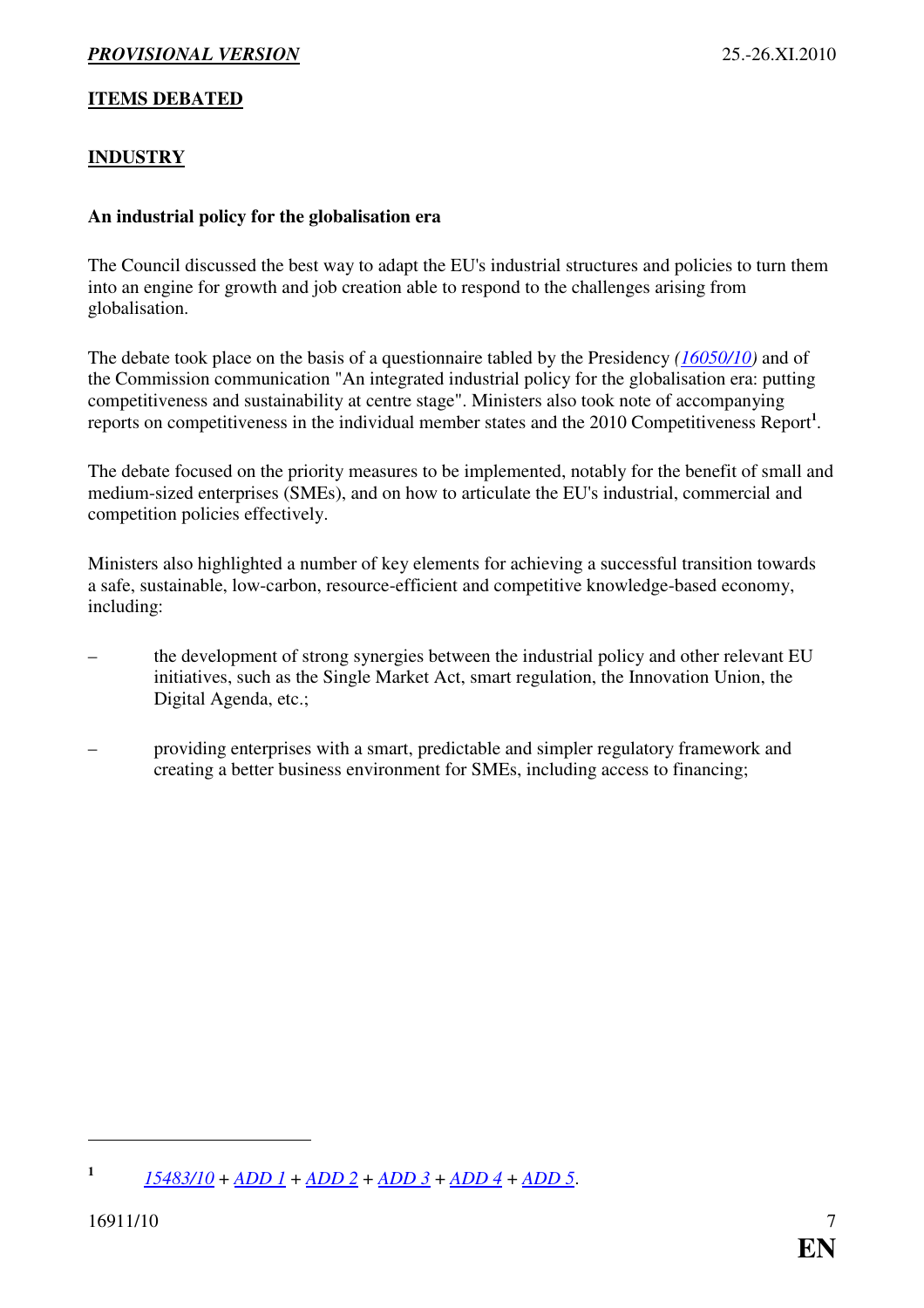- preventing market fragmentation;
- the promotion of clusters of innovation across the EU;
- taking into account the entire value chain, which starts with access to raw materials;
- making it easier for EU companies to operate in third country markets.

This was the first ministerial discussion on industrial policy since the European Council's adoption, last June, of the Europe 2020 strategy for jobs and growth, which underlined the need for an ambitious new industrial policy.

The outcome of the debate paves the way for the preparation of Council conclusions to be approved at the Competitiveness Council meeting on 10 December.

The Commission communication, which is one of the seven flagship initiatives of the Europe 2020 strategy**<sup>1</sup>** , places industrial policy at the centre of the new growth model for the EU economy, by proposing a framework that will stimulate economic recovery and employment. This new framework is intended to help Europe's industry to seize the opportunities created by the transformation of the global business environment.

\* \* \*

Over lunch, industry ministers held an informal debate on the upcoming review of the Small Business Act.

**<sup>1</sup>** [http://ec.europa.eu/europe2020/index\\_en.htm](http://ec.europa.eu/europe2020/index_en.htm)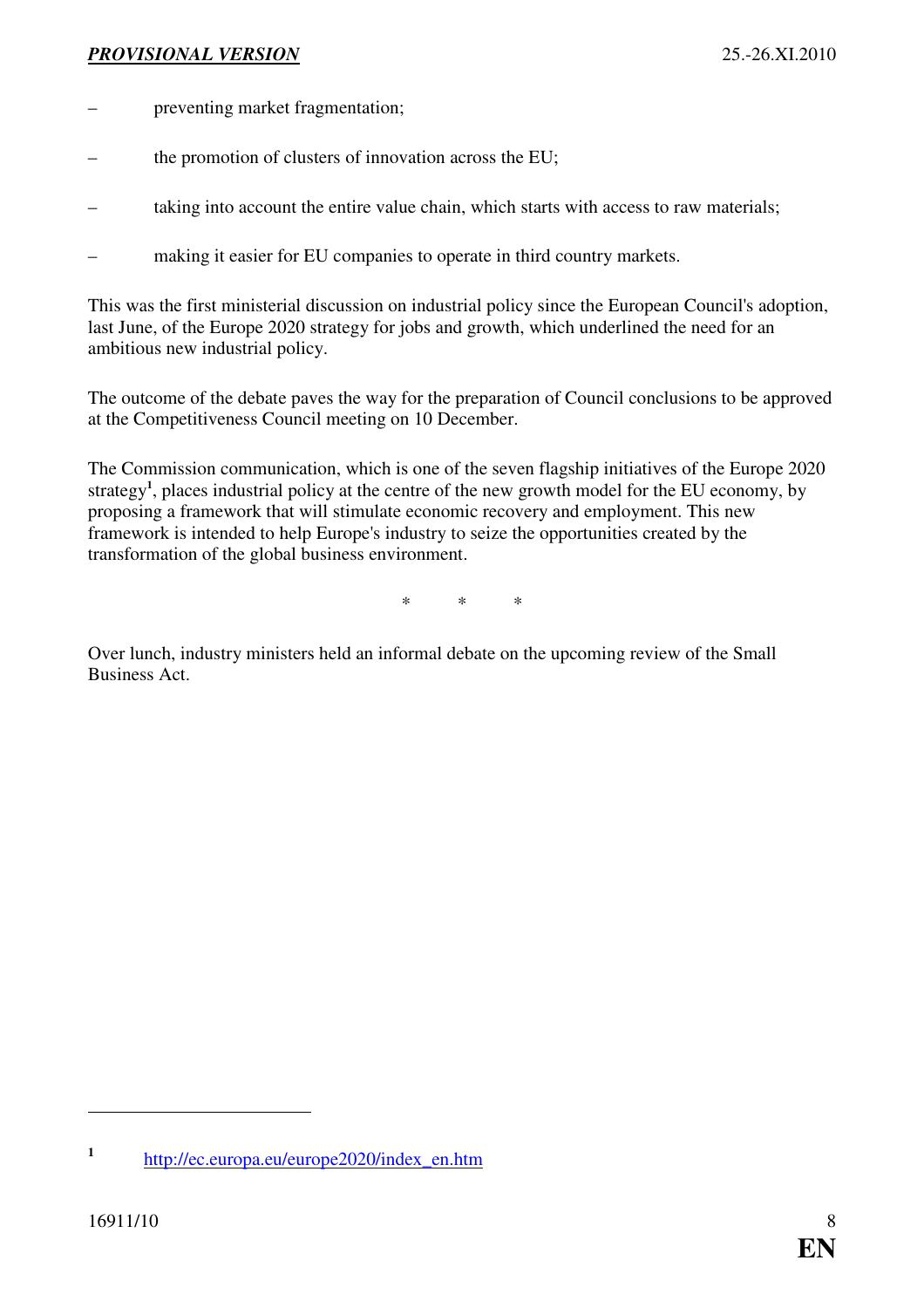#### <span id="page-8-0"></span>**SPACE**

#### **7th Space Council**

The meeting of the 7th Space Council between the EU and the European Space Agency (ESA<sup>1</sup>) took place in the margins of the Competitiveness Council.

It was co-chaired by Ms Sabine Laruelle, president-in-office of the EU Council, and Mr Giuseppe Pizza, president-in-office of the ESA. Mr Antonio Tajani, Vice-president of the Commission, and Mr Jean-Jacques Dordain, Director General of the ESA, attended the meeting.

Following a policy debate, the Space Council endorsed a resolution on the orientations to be taken so that Europe can continue to develop world-class space infrastructures and applications, and to rely on efficient space systems to serve its citizens.

The discussions and the final resolution addressed key space-policy related issues, including:

- 1. How to ensure that operational space infrastructures make an efficient contribution to the competitiveness and innovation potential of the European economy.
- 2. The best way to ensure the swift implementation and exploitation of the flagship projects « GMES » (Global monitoring for environment and security**<sup>2</sup>** ) and « Galileo» (the European satellite navigation system).
- 3. What action to take next so that all European citizens can draw the full benefit of spacerelated investments.

The resolution also calls upon the EU and the ESA to work together to develop an overall space strategy in order to

– make for new economic growth and job creation, foster innovation potential and support world-class scientific progress;

**<sup>1</sup>** [http://www.esa.int](http://www.esa.int/esaCP/index.html)

**<sup>2</sup>** <http://www.gmes.info/>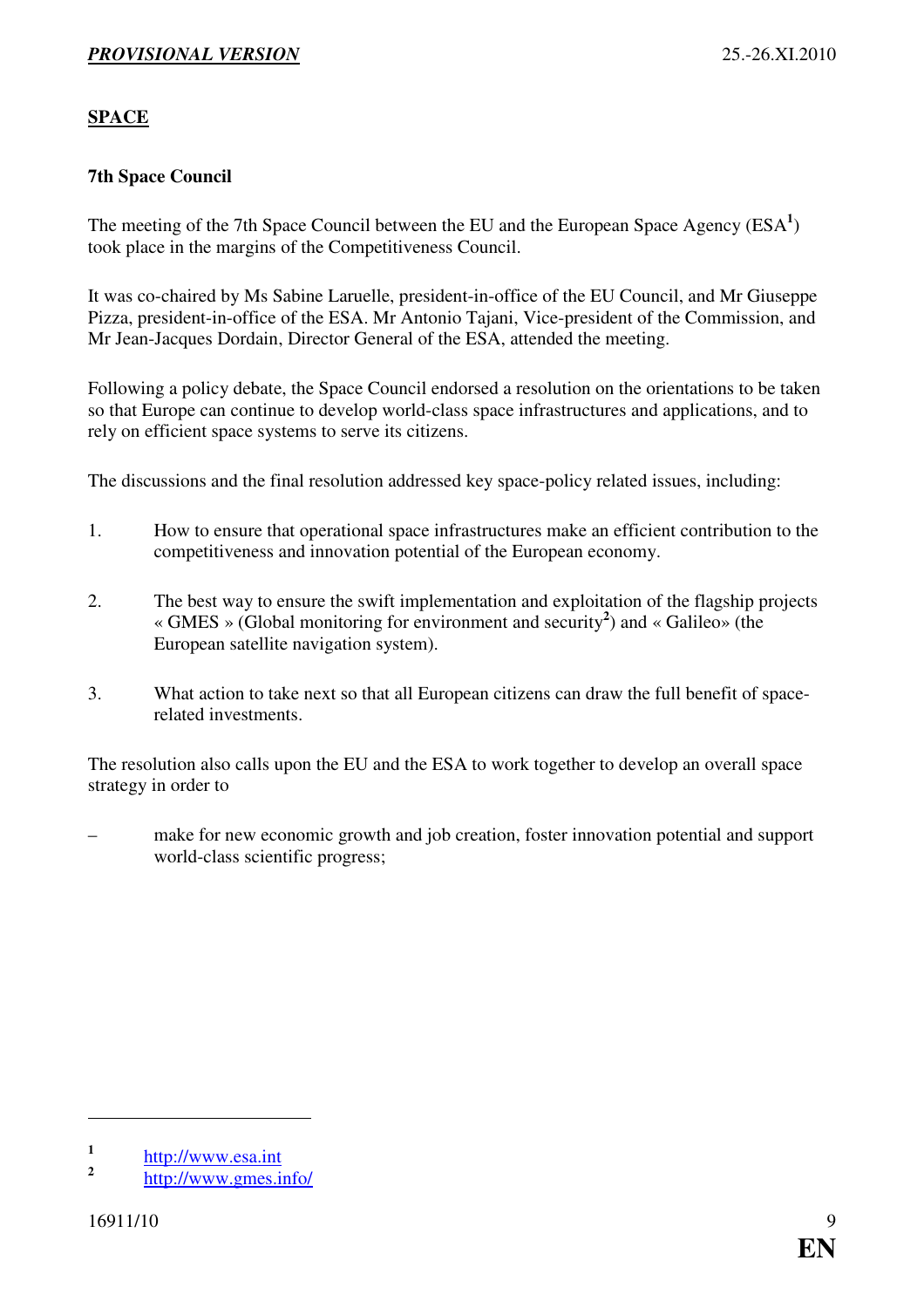- respond to public policy objectives and user needs at regional, national and European level; and
- contribute to the development of scientific and technical ambitions.

For the full text of the resolution see *[press release](http://consilium.europa.eu/uedocs/cms_data/docs/pressdata/en/intm/118012.pdf)*.

After the debate, the Space Council took note of information provided by the EU Presidency on the outcome of a conference on space exploration that took place in Brussels on 21 October 2010, as well as on activities to foster the utilisation of space in the service of African citizens, including future action to be endorsed by the EU-Africa Summit, to be held in Libya on 29 and 30 November.

The Lisbon treaty, which entered into force in December 2009, has enshrined space policy as an EU competence, thus strengthening its political dimension.

The legal basis for the Space Council is a framework agreement between the EU and the ESA that came into force in May 2004. The agreement provides a common basis for the progressive and joint development of a coherent European space policy. It establishes regular joint meetings between the Council of the EU and the Council of the ESA at ministerial level, known as the "Space Council", to coordinate and facilitate cooperative activities. The 6th Space Council meeting took place in Brussels on 29 May 2009 *[\(10500/09\)](http://register.consilium.europa.eu/pdf/en/09/st10/st10500.en09.pdf)*.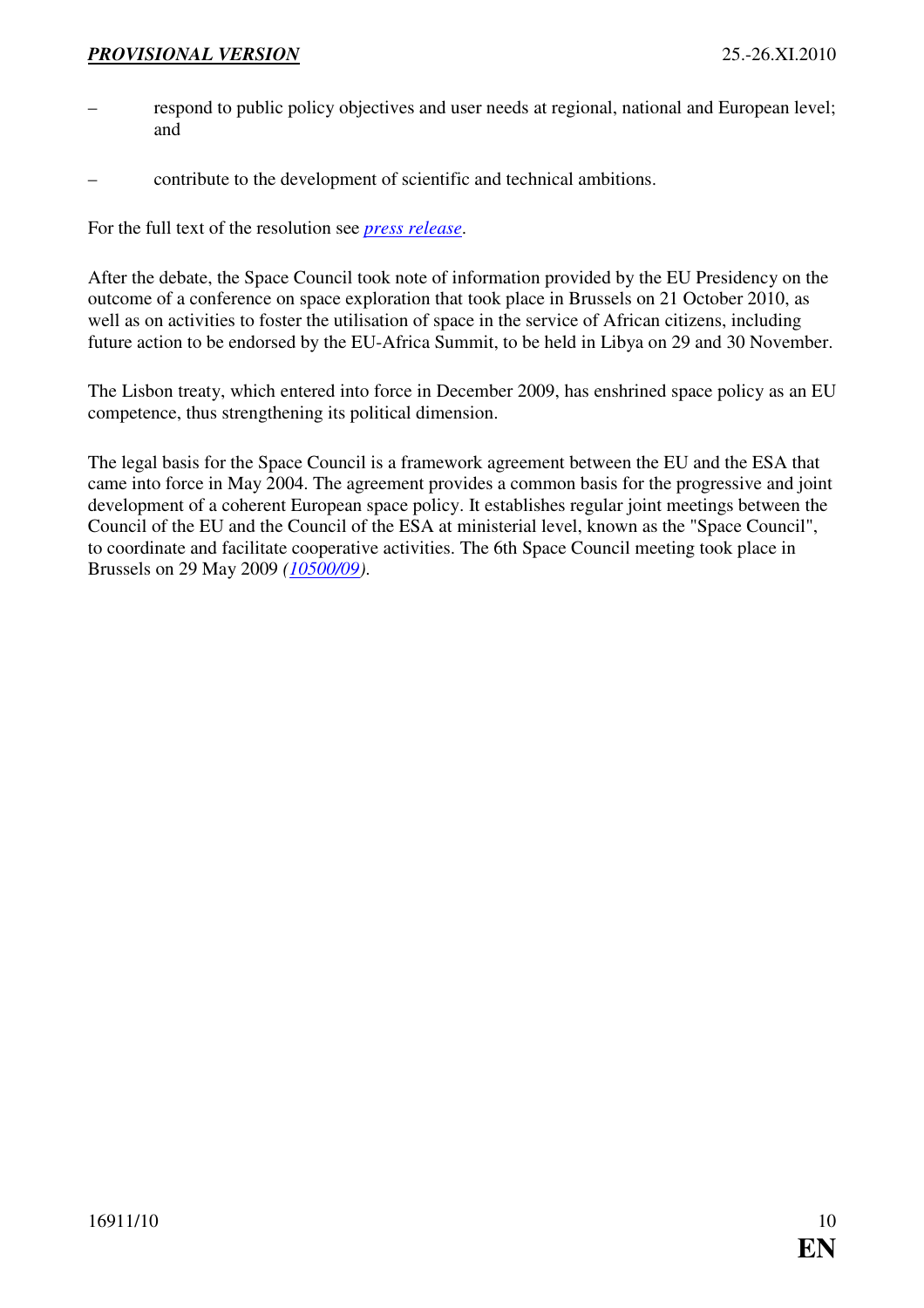#### <span id="page-10-0"></span>**RESEARCH**

#### **New EU strategy for innovation**

The Council discussed on the future "Union for innovation" strategy and adopted conclusions.

The conclusions contain key messages with a view to:

- creating the right conditions for a globally competitive innovation environment;
- maximising the impact and efficiency of resources; and
- improving the governance and monitoring process at all levels and in all sectors.

They also include a roadmap for actions and initiatives.

The text of the conclusions is reproduced [here.](http://consilium.europa.eu/uedocs/cms_data/docs/pressdata/en/intm/118028.pdf)

#### **European Research Area**

The Council took stock of the progress in the development of the common European Research Area (ERA) and on upcoming initiatives leading to its completion, particularly on the following topics:

#### *Securing the knowledge ERA*

The Council took note of a Presidency report on the progress in the realisations of the ERA: *[16191/10](http://register.consilium.europa.eu/pdf/en/10/st16/st16191.en10.pdf)*.

The launch of the process towards a full realisation of the ERA started in May 2008 with the determination to develop a long-term vision of European research ([9076/08\)](http://register.consilium.europa.eu/pdf/en/08/st09/st09076.en08.pdf). This process should alleviate the current fragmentation of research in Europe and promote coordination in academic and industrial spheres. It pays particular attention to the promotion of free movement of knowledge.

The five current ERA initiatives (research infrastructures, joint programming, researchers' partnership, international science and technology cooperation and knowledge-sharing) should be further developed in governance and implementation.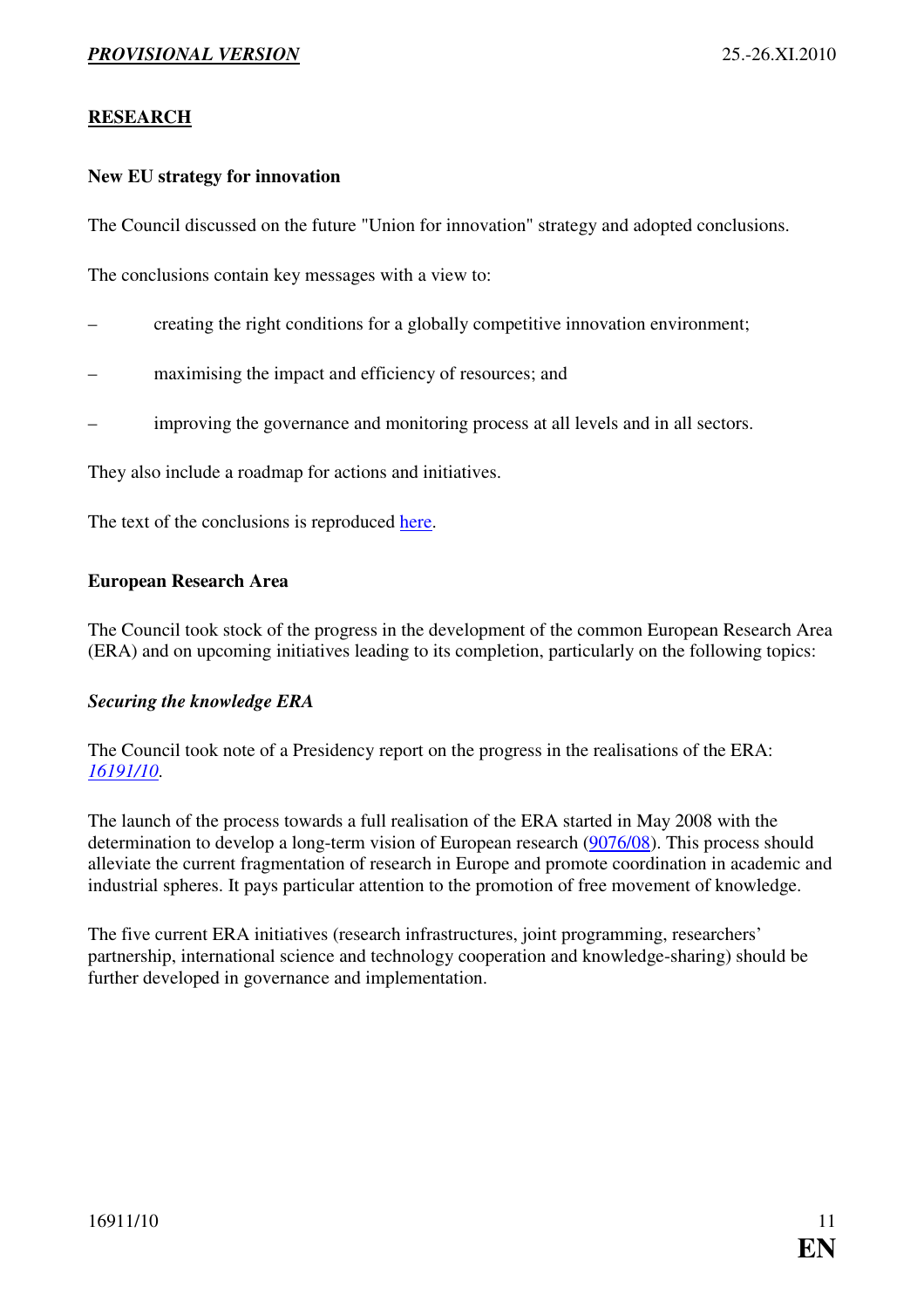# <span id="page-11-0"></span>*Joint programming for research on major societal challenges*

The Council adopted conclusions on the ongoing process for programming initiatives (JPIs) and the establishment of guidelines for their practical implementation.

The conclusions are reproduced [here.](http://consilium.europa.eu/uedocs/cms_data/docs/pressdata/en/intm/118029.pdf)

# *Evaluation of the Seventh research framework programme*

The Council heard a presentation on an interim evaluation report carried out by an independent group of experts of the EU's  $7<sup>th</sup>$  framework programme for 2007-2013 (FP7). The report, published on 18 November<sup>1</sup>, includes recommendations for improving the implementation of the FP7.

# *International scientific cooperation*

The Council took note of a progress report by the president of the Scientific Forum of International Cooperation (SFIC), Mr Volker Rieke, which includes the EU/India partnership roadmap in research and innovation". India has been chosen by the SFIC as a strategic partner for developing a pilot project in the field of management of water resources ([http://ec.europa.eu/research/era/docs/en/india-pilot-initiative-concept-note.pdf\)](http://ec.europa.eu/research/era/docs/en/india-pilot-initiative-concept-note.pdf).

# **ITER experimental reactor for nuclear fusion**

The Council examined a cost reduction plan for the ITER project<sup>2</sup> and the progress made for improving the governance of the project, as well as on the current state of play of ongoing budgetary negotiations.

The Council welcomed the efforts made so far to improve the management and governance of Europe's involvement in delivering ITER, as well as the first proposals on reducing and containing costs. The Council also reaffirmed the need to create the best conditions for ensuring the success of the project and to continue efforts in order to further reduce costs, in line with the Council conclusions of 12 July 2010.

<sup>1</sup> [fp7\\_intierim\\_evaluation\\_expert\\_group\\_report.pdf](http://ec.europa.eu/research/evaluations/pdf/archive/other_reports_studies_and_documents/fp7_interim_evaluation_expert_group_report.pdf)

<sup>2</sup> The members of the ITER organization are the EU, China, India, Japan, Republic of Korea, Russia and the United States. The fusion demonstration reactor will be constructed in Cadarache, France ([http://www.iter.org/\)](http://www.iter.org/).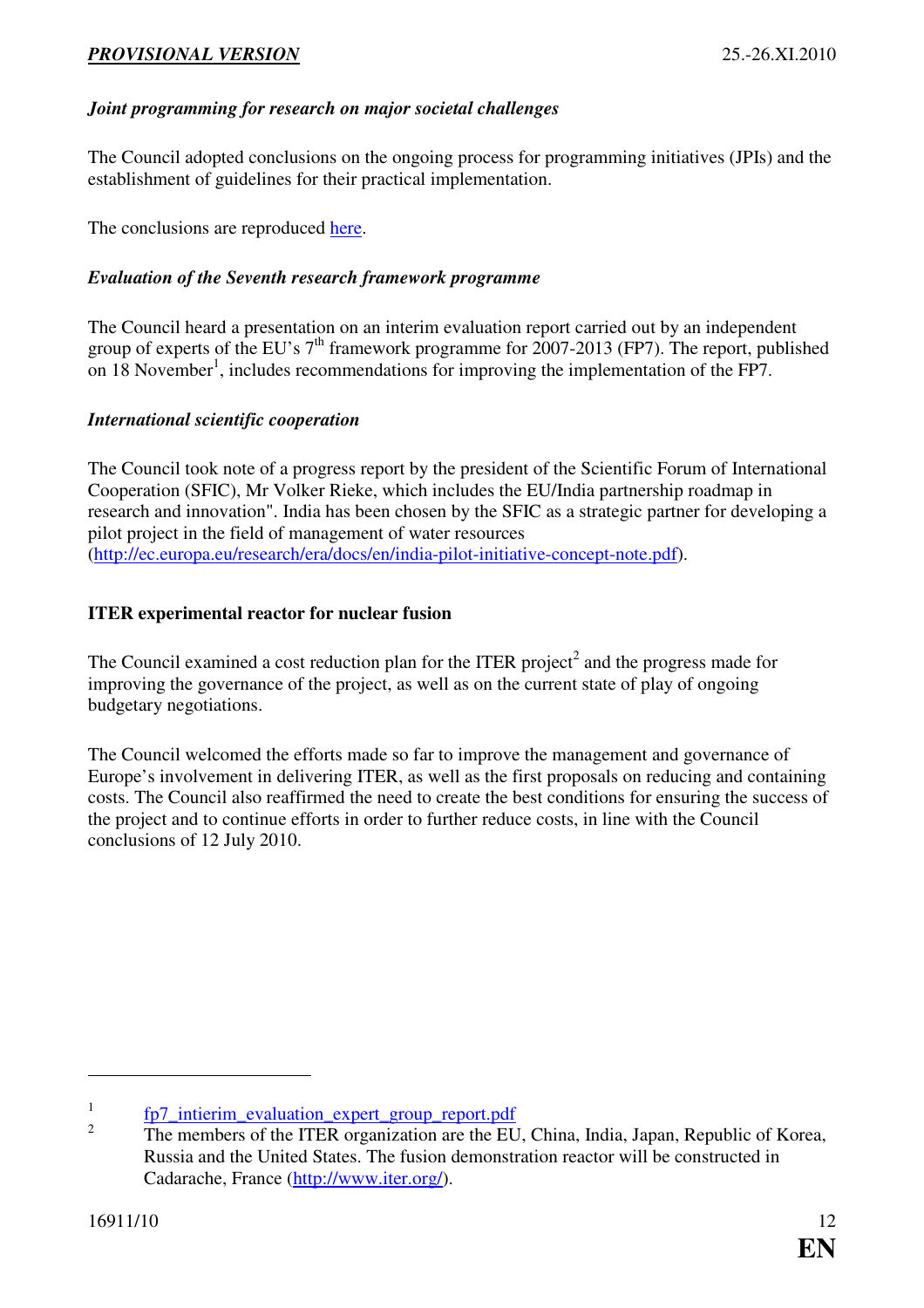To this end, the Commission submitted a report on the management and governance improvements already taken at EU and international level, and on the measures to be explored at the longer-term in order to reinforce the governance and the management of the ITER project *[\(16142/10\)](http://register.consilium.europa.eu/pdf/en/10/st16/st16142.en10.pdf)*.

In the conclusions adopted on 12 July *[\(11902/10\)](http://register.consilium.europa.eu/pdf/en/10/st11/st11902.en10.pdf)*, the Council:

- reaffirmed its strong commitment to the successful completion of the project and called for measures for cost containment and savings in order to limit to EUR 6.6 billion the European contribution to the construction phase;
- asked for improvements in the governance and management of the project; and
- considered that an additional funding for 2012-2013 of maximum EUR 1.4 billion should be found within the overall ceiling of the current multiannual EU general budget. The Commission presented a proposal in this respect on 20 July *[\(12614/10\)](http://register.consilium.europa.eu/pdf/en/10/st12/st12614.en10.pdf)*, which is currently under discussion in the context of the 2011 budget process.

\* \* \*

Over lunch, research ministers held an informal debate on the current 7th and the future 8<sup>th</sup> research framework programmes.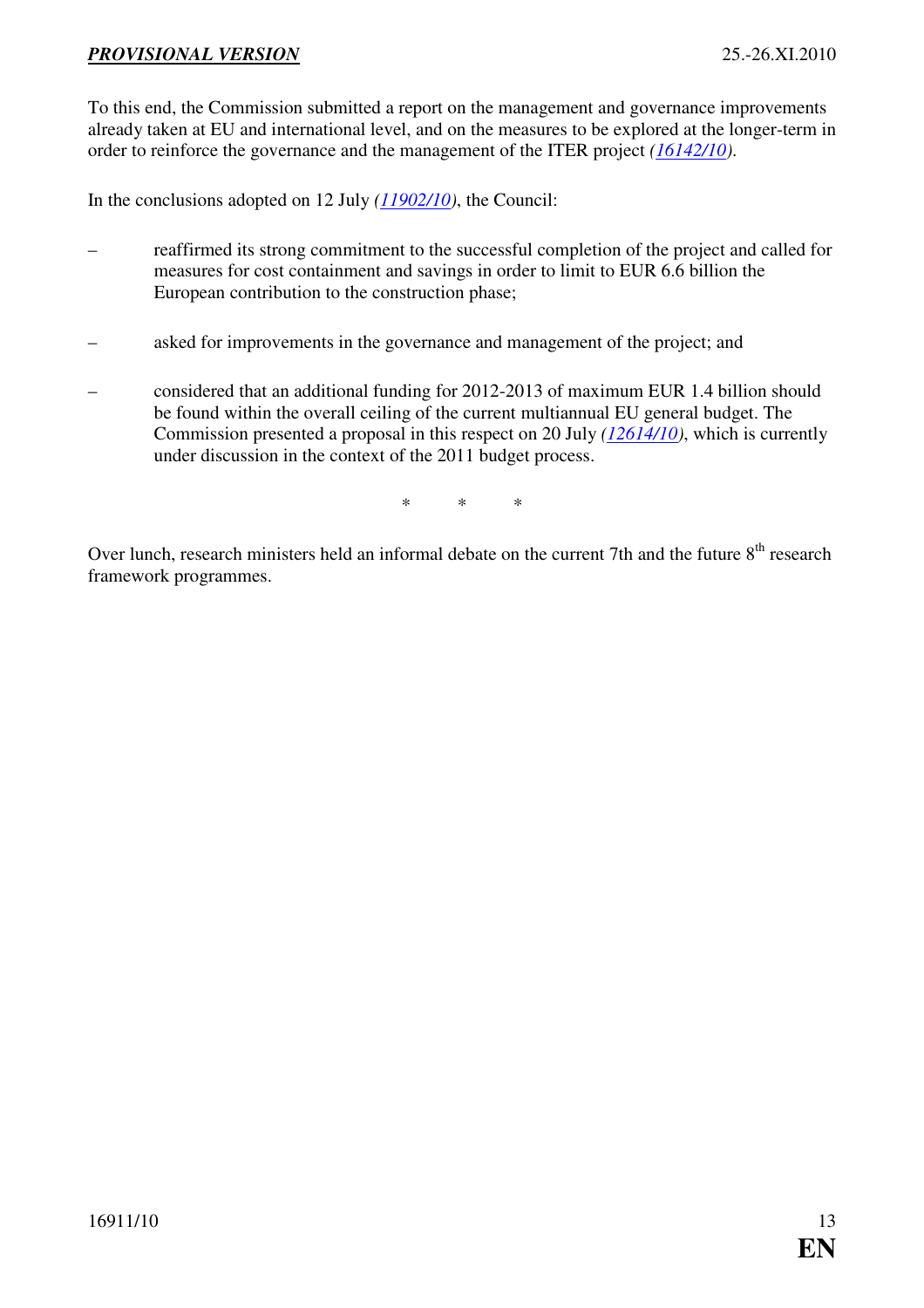#### <span id="page-13-0"></span>**OTHER BUSINESS**

#### **EU patent system: request for an enhanced cooperation procedure**

In public deliberation, and at the request of the Netherlands and Swedish delegations, the Commission expressed its opinion on the possibility of initiating an enhanced cooperation procedure on a future EU patent system.

The request follows a letter sent by several member states asking the Commission to consider the feasibility of proposing enhanced cooperation in this area, should it receive a request to propose such cooperation in the near future.

Several member states expressed views on this issue and the Council legal service provided an explanation of the compatibility of this kind of enhanced cooperation with the EU treaty, as well as the procedural steps to initiate it.

The Presidency announced that this topic would be added to the agenda for the next Competitiveness Council meeting scheduled for 10 December.

#### **Clean and energy-efficient vehicles**

The Council took note of the progress made by the Commission *(16961/10)* in the implementation of the EU strategy on clean and energy-efficient vehicles adopted on 25 May 2010 (*[10151/10\)](http://register.consilium.europa.eu/pdf/en/10/st10/st10151.en10.pdf).*

In this regard, the Council also took note of a joint declaration signed by the Belgian, Bulgarian, German, French, Irish, Lithuanian, Portuguese, Slovenian and Spanish delegations on the promotion of electric cars in Europe *[\(14028/10\)](http://register.consilium.europa.eu/pdf/en/10/st14/st14028.en10.pdf)*.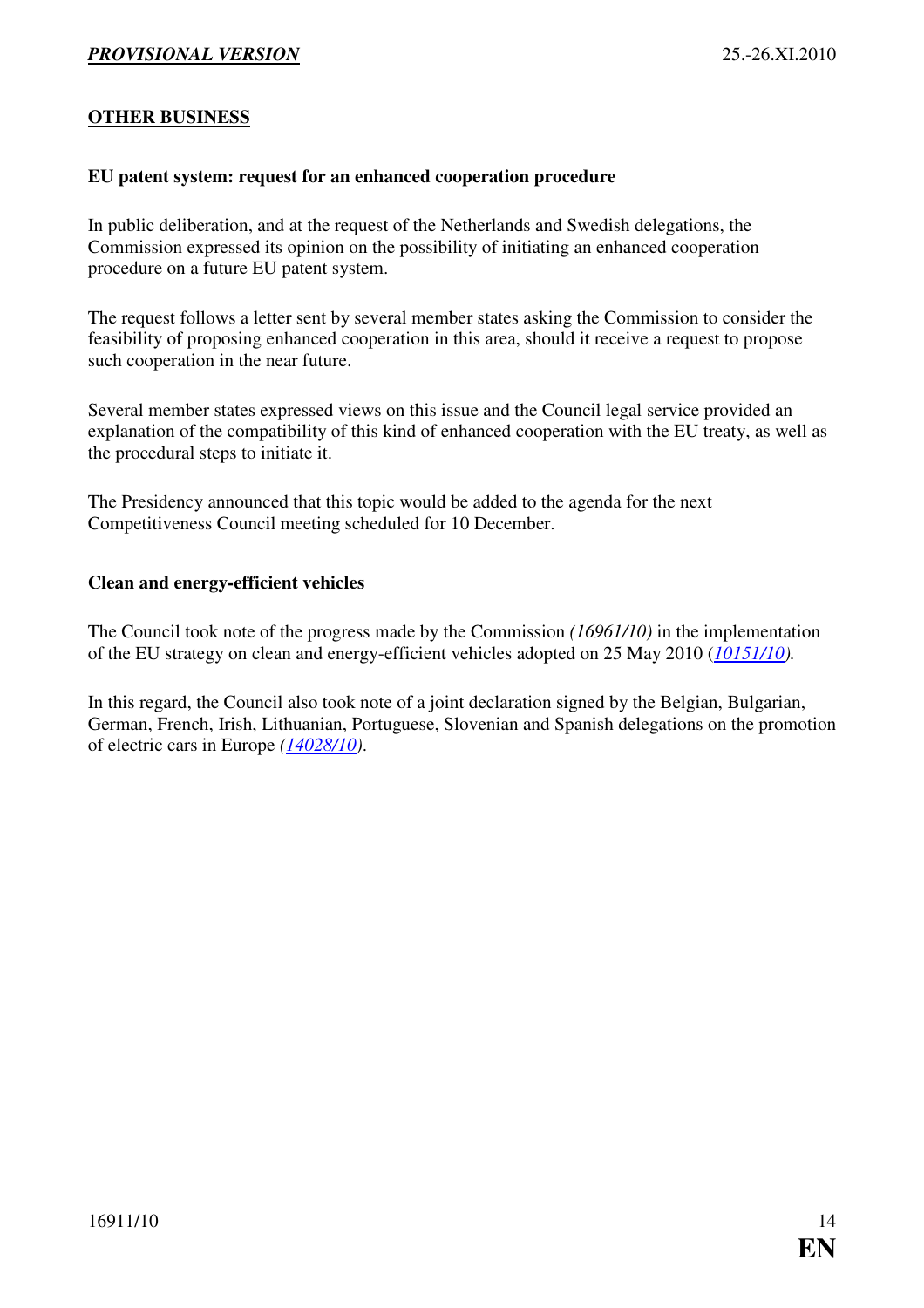#### <span id="page-14-0"></span>**Space policy**

Vice-president Tajani presented the chapter devoted to space policy contained in the Commission communication "An integrated industrial policy for the globalisation era: putting competitiveness and sustainability at centre stage".

#### **Conferences organised by the Belgian Presidency**

The Council took note of the outcome of the following conferences:

- "SMEs, Research and Innovation. From idea to market: turning knowledge into profit", held in La Hulpe on 17 and 18 November *(16949/10)*;
- "European Industry in the face of Industrial Transformation", held in Seraing on 15 and 16 November *([16818/10\)](http://register.consilium.europa.eu/pdf/en/10/st16/st16818.en10.pdf)*.

#### **Clinical trials partnership with developing countries**

The Council took note of information on a proposed second phase of the European and Developing Countries Clinical Trials Partnership (EDCTP) *([16501/10\)](http://register.consilium.europa.eu/pdf/en/10/st16/st16501.en10.pdf)*.

On 27-28 September 2010, the Belgian Presidency organised a member state meeting that aimed at reaching a consensus on a second phase (2011-2020) of the EDCTP. The EDCTP was the first European project under article 169 (currently article 185 of the EU treaty), which enables the EU to co-fund research programmes undertaken jointly by several countries.

#### **Work programme of the incoming EU Presidency**

Mr Zoltan Cséfalvay, Minister of State of Hungary*,* briefed the Council on the work programme in the field of research under its Presidency in the first half of 2011. Its priorities are in line with the combined programme prepared by the Spanish, Belgian and Hungarian presidencies covering the period January 2010 to June 2011 *([16771/09\)](http://register.consilium.europa.eu/pdf/en/09/st16/st16771.en09.pdf)*.

#### **High-level seminar on research in Estonia**

Delegations were invited to a High-level seminar on research that will take place in Tartu (Estonia) on 14 and 15 January 2011.